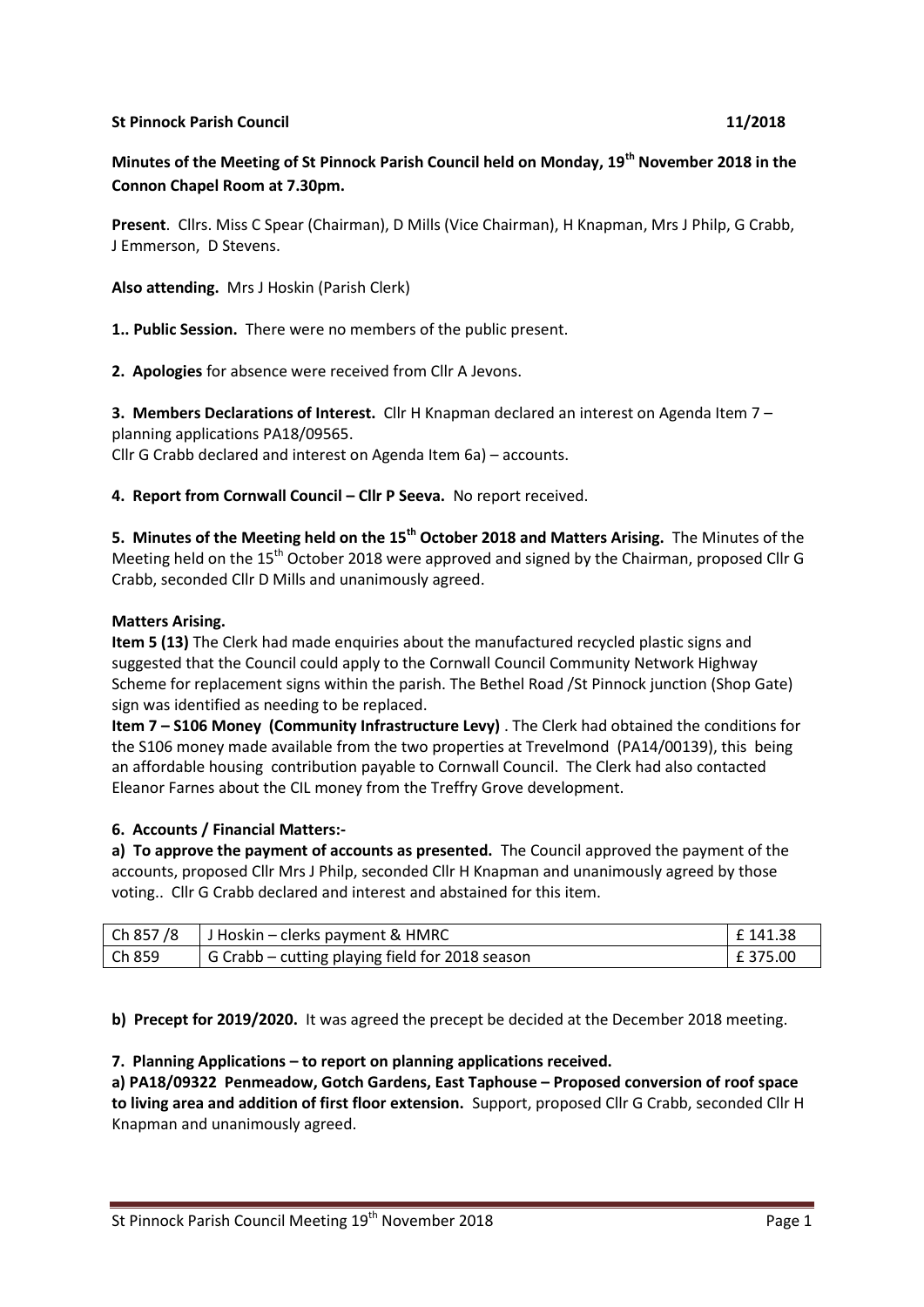# **b) PA18/09565 Bodrawl Farm, East Taphouse – Change of use form farmhouse into two**

**residential units.** Cllr H Knapman declared and interest and left the meeting for this item. Support, proposed Cllr D Mills, seconded Cllr G Crabb an unanimously agreed.

# **c) PA18/00003 Cornwall Council Draft Housing Supplementary Planning document – 6 week**

**consultation period 19th October – 30th November (for information only).** Cllr D Mills explained this document outlined how Cornwall Council should approach the building of affordable housing. The Council made the following comments - that they note the contents of the document and Cornwall Councils approach to building affordable housing. There is little point in addressing an affordable housing need if the Council does not improve the local infrastructure, including extra provision of doctors surgeries, dentists, hospitals, schools, public transport, and the utilities associated with these and other matters.

The subject of a Neighbourhood Plan was discussed and it was agreed to place this on the agenda for the January 2019 meeting. It was suggested Councillors look at the Dobwalls & Trewidland Neighbour Hood plan.

**8. Playing Field, East Taphouse – replace / repair rubber tile surfacing.** The S106 (CIL) money from the Trefry Grove development could be used to replace / repair the surfacing if allocated by Cornwall Council. The Clerk will make enquiries with another Parish Council about the "honeycomb" type surfacing used for their play equipment. The Clerk had again contacted Ocean Housing about replacing the playing field sign back onto their fence at Gotch Gardens.

## **9. Correspondence – report from Clerk**

- o Friends of Friendless Churches enquiring about St Pinnock Church.
- o Notification of a three bed house becoming available at Treffry Grove

## **10. Highway matters to be reported to Cormac. Update from Cllr P Seeva on solutions to address traffic speeding through East Taphouse, if available.** (Report not available).

- $\circ$  It was noted that the drains along the A390 and B3359 junction had been cleaned and jetted.
- $\circ$  The Clerk had received further communication from Cormac in relation to the closure of Bodithiel Road stating that following numerous inspections a solution had been found to repair the unstable embankment / ground and work would commence in January / February 2019.
- $\circ$  Cllr Mrs J Philp reported the continuous parking of vehicles outside the Trevelmond Snooker Hall that obstructed the width of the road for larger vehicles, including the emergency services should they need to visit the village.
- o Cllr D Stevens asked about the possibility of a "road narrows" or "unsuitable for large vehicles" sign could be placed at the Trevelmond junction along the A390 to prevent lorries getting stuck. The road leading from Trevelmond to St Pinnock was also very narrow.

# **11. Parish Matters to discuss . report.**

- o **Liskeard Community Network Meeting.** No meeting reports.
- o **Update on the provision of a Defibrillator for Trevelmond.** Cllr D Stevens reported that FLEET were visiting the village on the  $3<sup>rd</sup>$  December to demonstrate the workings of the defibrillator. Discussions were being held on how to supply the wi-fi connection needed for the defibrillator.
- **Connon Bridge Landfill / Transfer Station** next site meeting 27<sup>th</sup> November 2018.

### **12. Any other Business / Items for the next Agenda.**